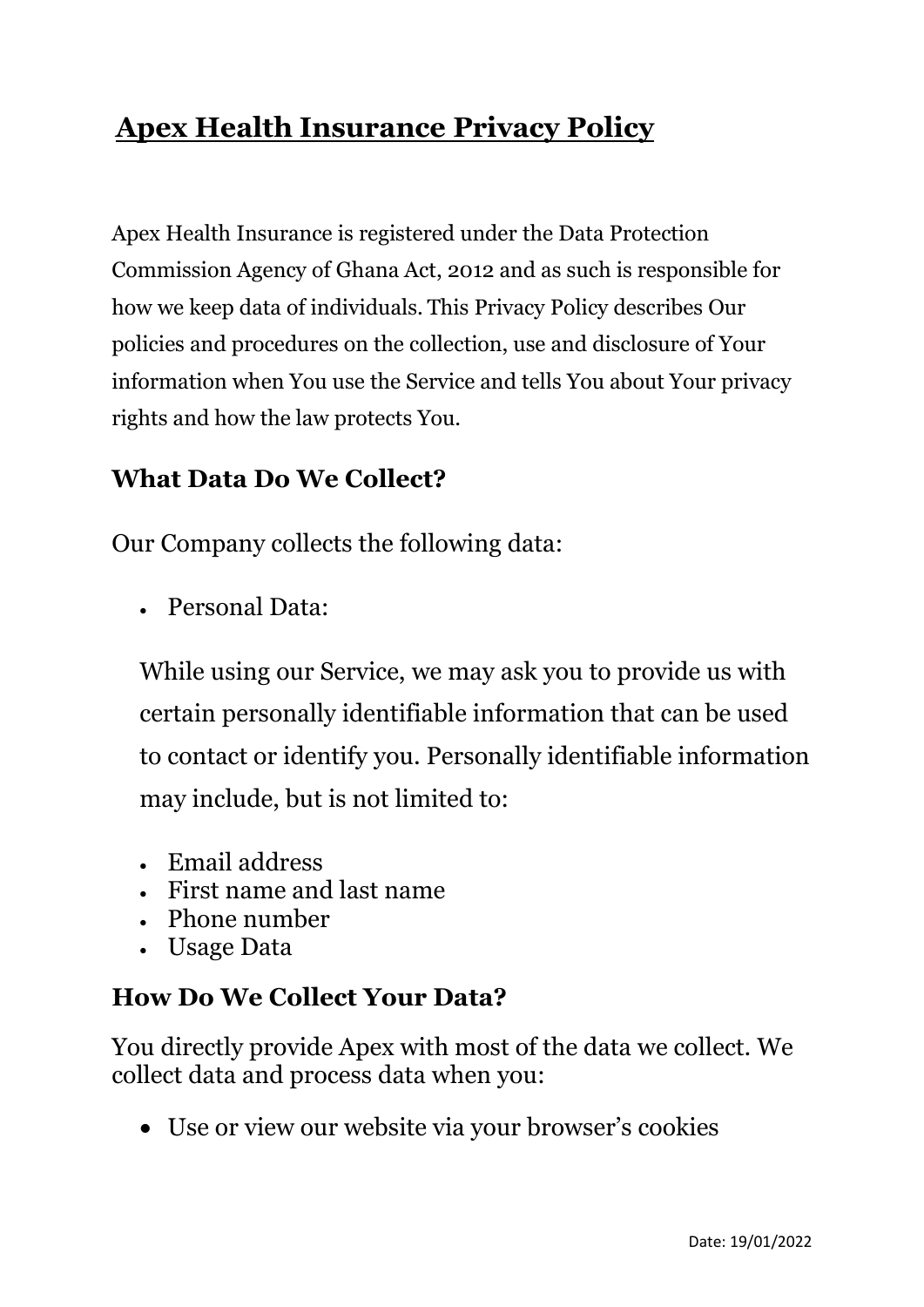- Voluntarily complete a customer survey or provide feedback via our email.
- Register for any of our services.
- Submit a claim for approval.

## **How We Will Use Your Data?**

The Company may use Personal Data for the following purposes:

- **To provide and maintain our Service**, including to monitor the usage of our Service.
- **To manage your Account:** to manage your registration as a user of the Service. The personal data you provide can give You access to different functionalities of the Service that are available to You as a registered user.
- **For the performance of a contract:** the development, compliance and undertaking of the purchase contract for the products, items or services You have purchased or of any other contract with Us through the Service
- **To contact You:** To contact You by email, telephone calls, SMS, or other equivalent forms of electronic communication, such as a mobile application's push notifications regarding updates or informative communications related to the functionalities, products or contracted services, including the security updates, when necessary or reasonable for their implementation.
- **To provide You** with news, special offers and general information about other goods, services and events which we offer that are similar to those that you have already purchased or enquired about unless You have opted not to receive such information.
- **To manage Your requests:** To attend and manage Your requests to Us.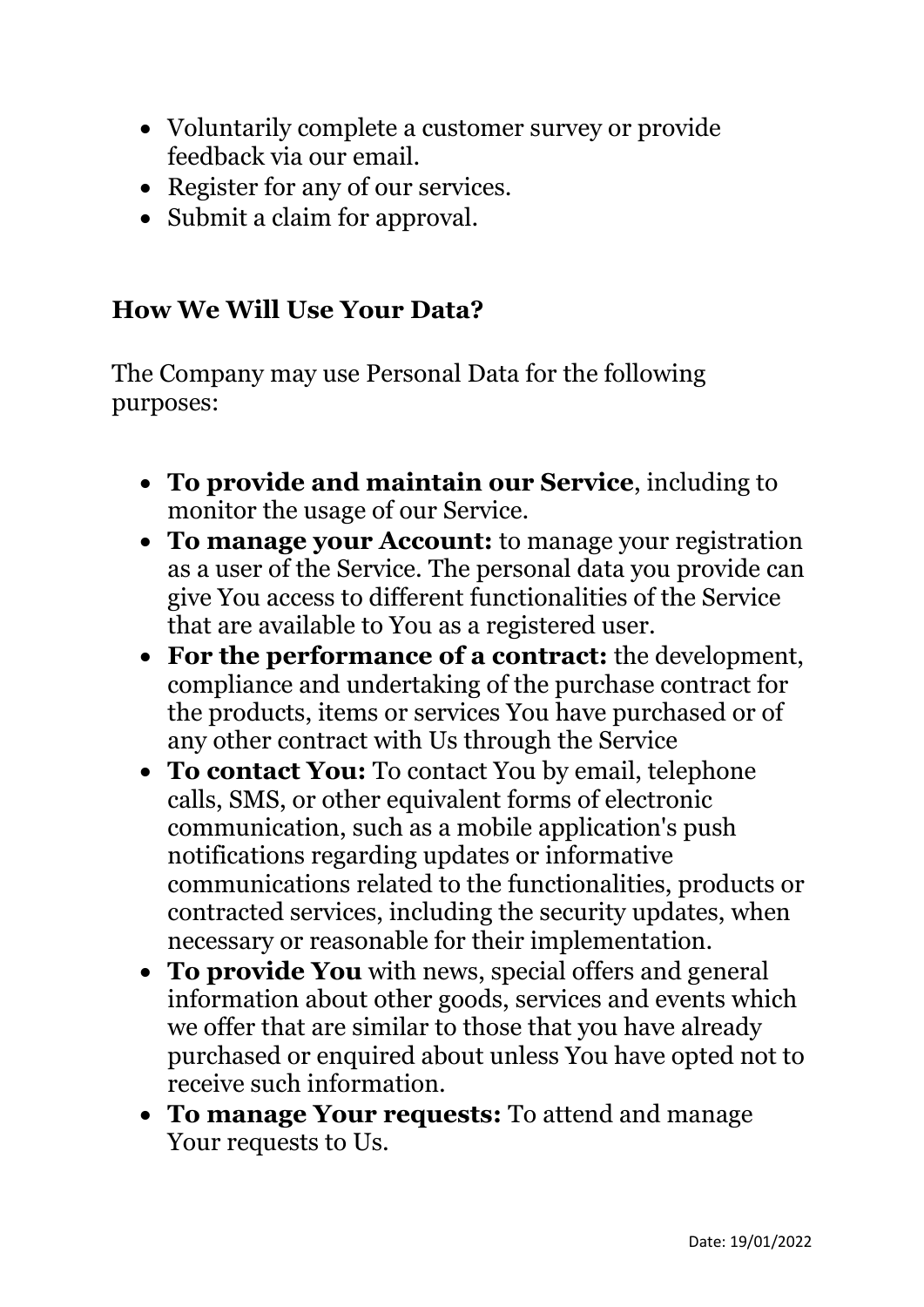- **For business transfers:** We may use Your information to evaluate or conduct a merger, divestiture, restructuring, reorganization, dissolution, or other sale or transfer of some or all of Our assets, whether as a going concern or as part of bankruptcy, liquidation, or similar proceeding, in which Personal Data held by Us about our Service users is among the assets transferred.
- **For other purposes**: We may use Your information for other purposes, such as data analysis, identifying usage trends, determining the effectiveness of our promotional campaigns and to evaluate and improve our Service, products, services, marketing and your experience.

We may share Your personal information in the following situations:

- **With Service Providers:** We may share Your personal information with Service Providers to monitor and analyze the use of our Service, to contact You.
- **For business transfers:** We may share or transfer Your personal information in connection with, or during negotiations of, any merger, sale of Company assets, financing, or acquisition of all or a portion of Our business to another company.
- **With Affiliates:** We may share Your information with Our affiliates, in which case we will require those affiliates to honor this Privacy Policy. Affiliates include Our parent company and any other subsidiaries, joint venture partners or other companies that We control or that are under common control with Us.
- **With business partners:** We may share Your information with Our business partners to offer You certain products, services or promotions.
- **With other users:** when You share personal information or otherwise interact in the public areas with other users, such information may be viewed by all users and may be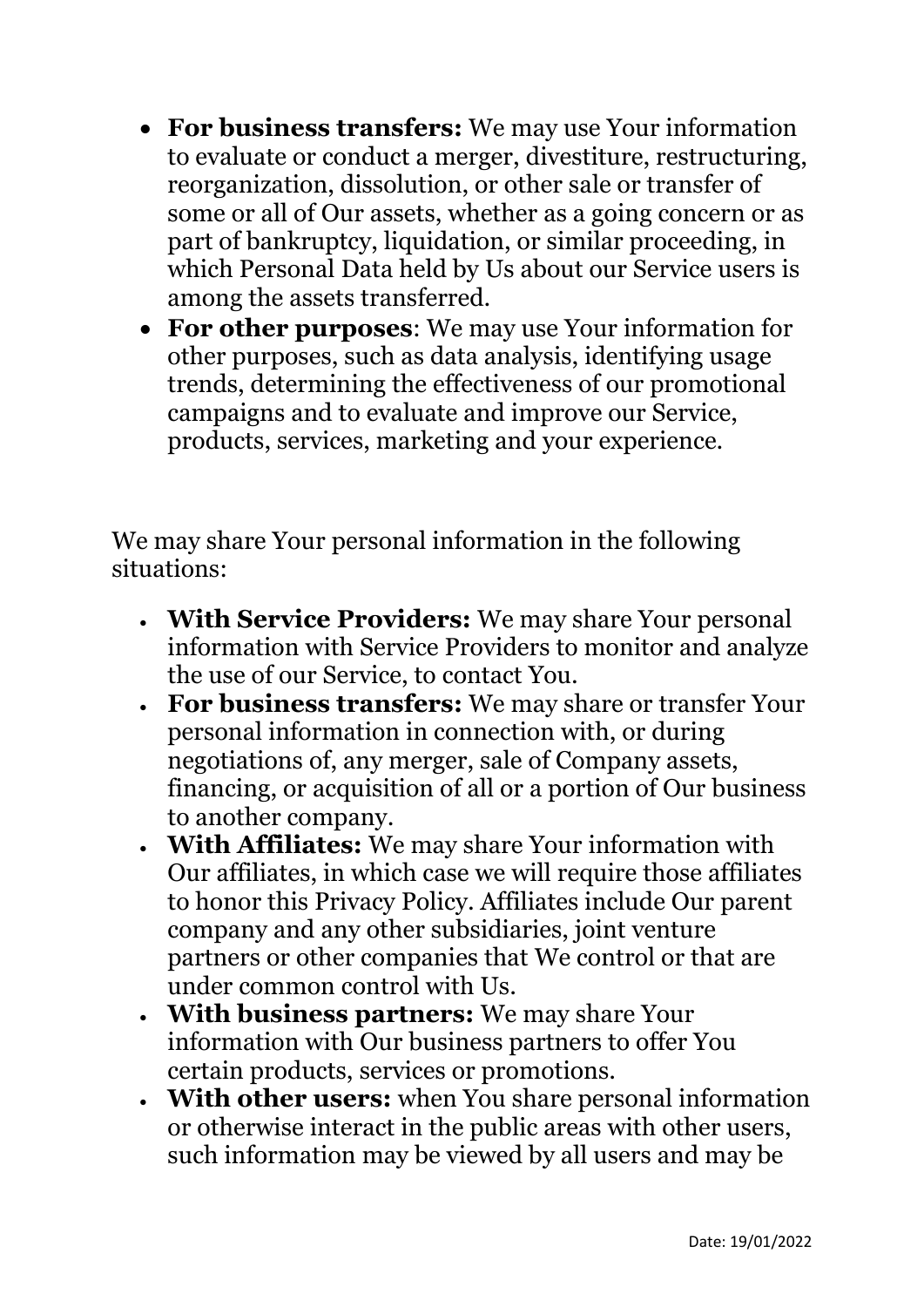publicly distributed outside. If You interact with other users or register through a Third-Party Social Media Service, Your contacts on the Third-Party Social Media Service may see Your name, profile, pictures and description of Your activity. Similarly, other users will be able to view descriptions of Your activity, communicate with You and view Your profile.

• **With Your consent**: We may disclose Your personal information for any other purpose with Your consent.

### **How Do We Store Your Data?**

The Company will retain your personal data only for as long as is necessary for the purposes set out in this Privacy Policy. We will retain and use Your Personal Data to the extent necessary to comply with our legal obligations (for example, if we are required to retain your data to comply with applicable laws), resolve disputes, and enforce our legal agreements and policies.

The Company will also retain usage data for internal analysis purposes. Usage Data is generally retained for a shorter period of time, except when this data is used to strengthen the security or to improve the functionality of Our Service, or We are legally obligated to retain this data for longer time periods.

### **Disclosure of Your Personal Data**

#### **Business Transactions**

If the Company is involved in a merger, acquisition or asset sale, Your Personal Data may be transferred. We will provide notice before Your Personal Data is transferred and becomes subject to a different Privacy Policy.

#### **Law enforcement**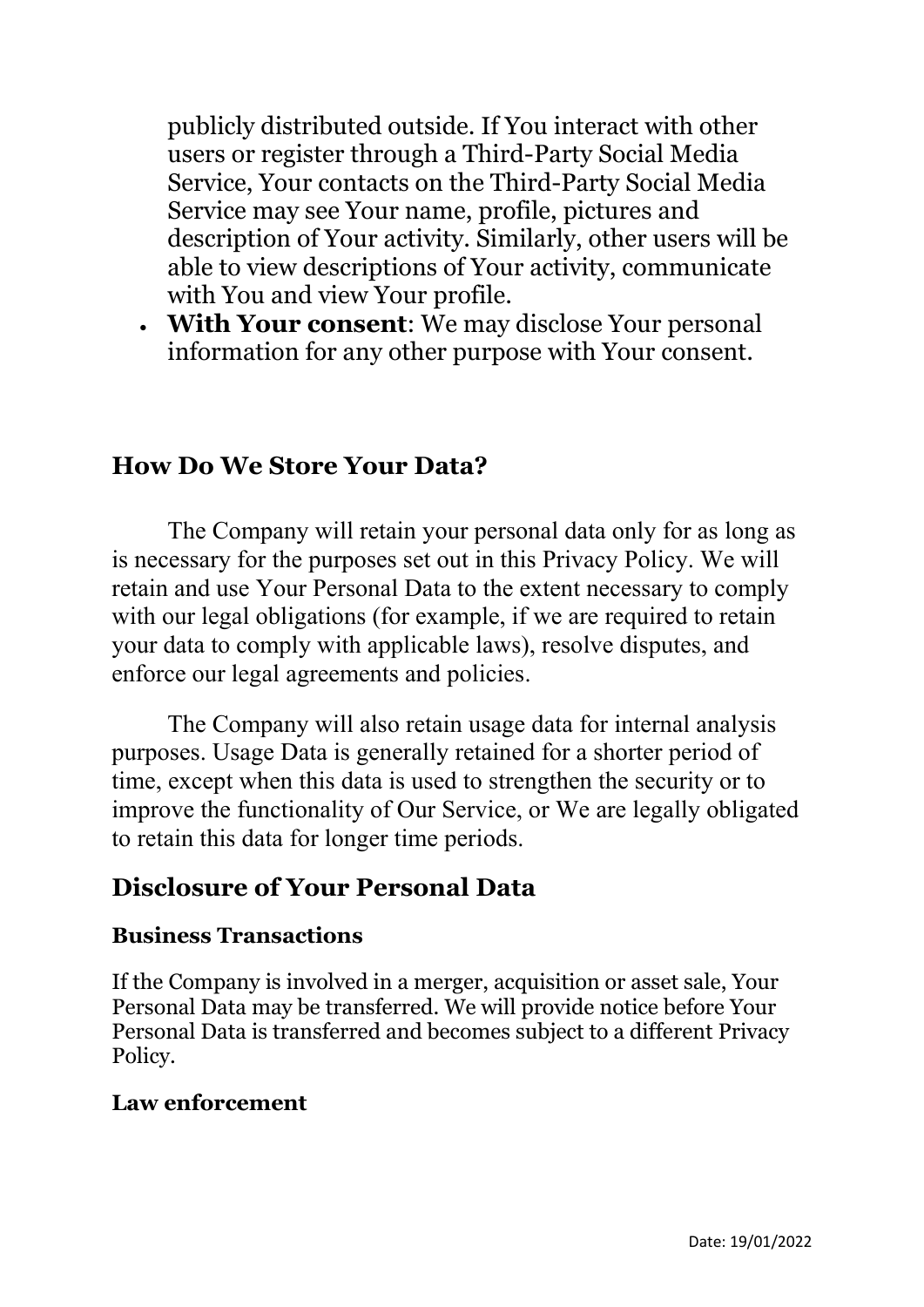Under certain circumstances, the Company may be required to disclose Your Personal Data if required to do so by law or in response to valid requests by public authorities (e.g. a court or a government agency).

### **Other legal requirements**

The Company may disclose Your Personal Data in the good faith belief that such action is necessary to:

- Comply with a legal obligation
- Protect and defend the rights or property of the Company
- Prevent or investigate possible wrongdoing in connection with the Service
- Protect the personal safety of Users of the Service or the public
- Protect against legal liability

#### **Changes to our website privacy statement**

We may change this Privacy Statement at any time. The most recent version of the Website Privacy Statement is reflected by the version date located at the bottom of this Statement. This statement is not intended to and does not create any contractual or other legal right in or on behalf of any party.

### **What customers can do to help**

We are committed to protecting the privacy of our customers. You can help by following these simple guidelines:

- Protect your policy numbers and information.
- Use caution when disclosing your policy numbers, social security numbers, etc., to other persons. If someone calls you, explains the call is on our behalf and asks for your policy number or social security number, you should beware. Our authorized staff will have access to your information and will not need to ask for it.
- Keep your information current. It is important we have current information on how to reach you. If we detect potentially fraudulent or unauthorized activity, we will attempt to contact you immediately. If your address or phone number changes, please let us know.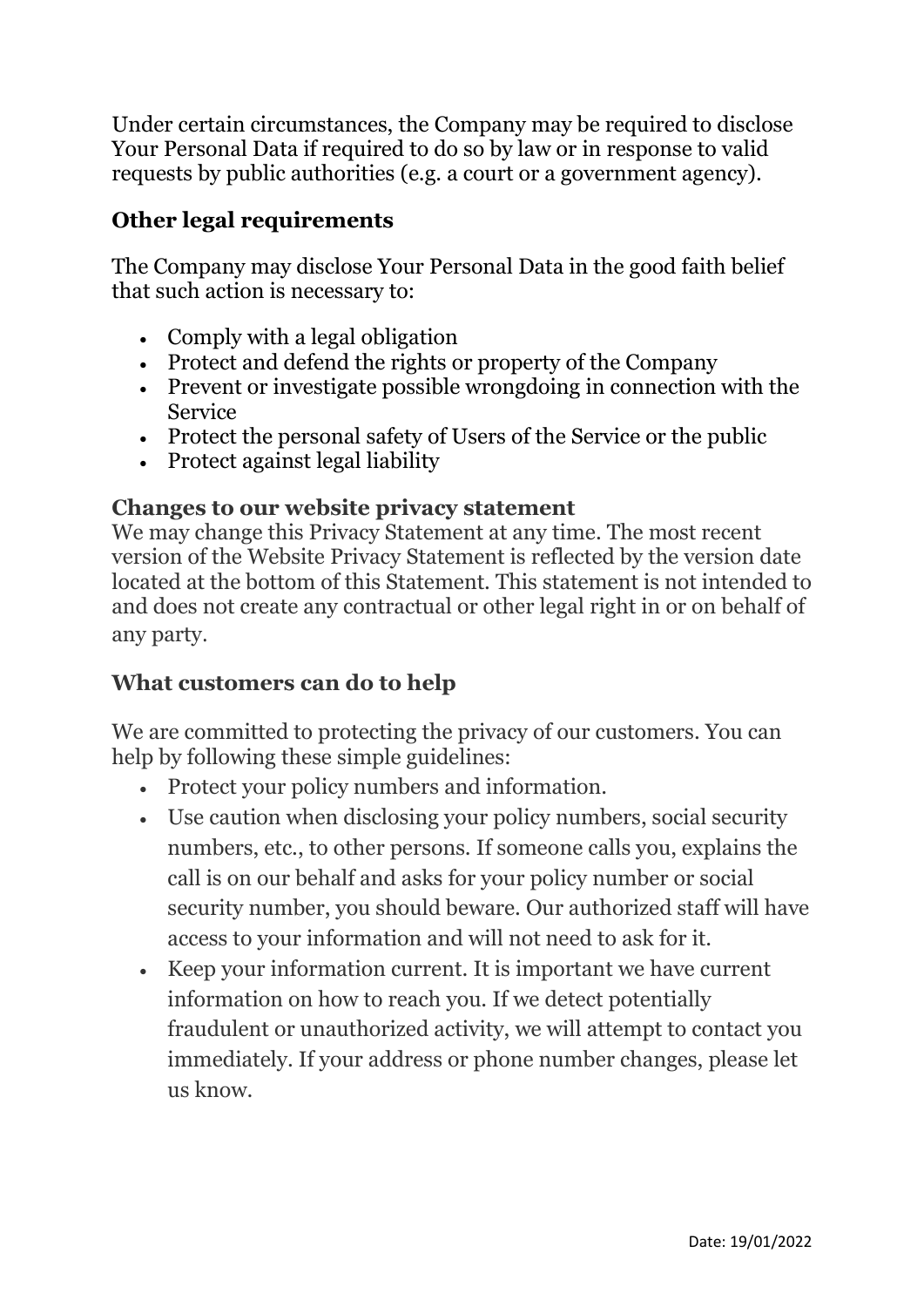## **Your data protection rights**

Under data protection law, you have rights including:

**Your right of access** - You have the right to ask us for copies of your personal information.

**Your right to rectification** - You have the right to ask us to rectify personal information you think is inaccurate. You also have the right to ask us to complete information you think is incomplete.

**Your right to erasure** - You have the right to ask us to erase your personal information in certain circumstances.

**Your right to restriction of processing** - You have the right to ask us to restrict the processing of your personal information in certain circumstances.

**Your right to object to processing - You have the the right to object** to the processing of your personal information in certain circumstances.

**Your right to data portability** - You have the right to ask that we transfer the personal information you gave us to another organisation, or to you, in certain circumstances.

You are not required to pay any charge for exercising your rights. If you make a request, we have one month to respond to you.

## **How To Contact Us.**

If you have any questions about our company's privacy policy, the data we hold on to you or you would like to exercise one of your data protection rights, please do not hesitate to contact us.

Email us at: [info@apexhealthghana.com](mailto:info@apexhealthghana.com) Call us on: